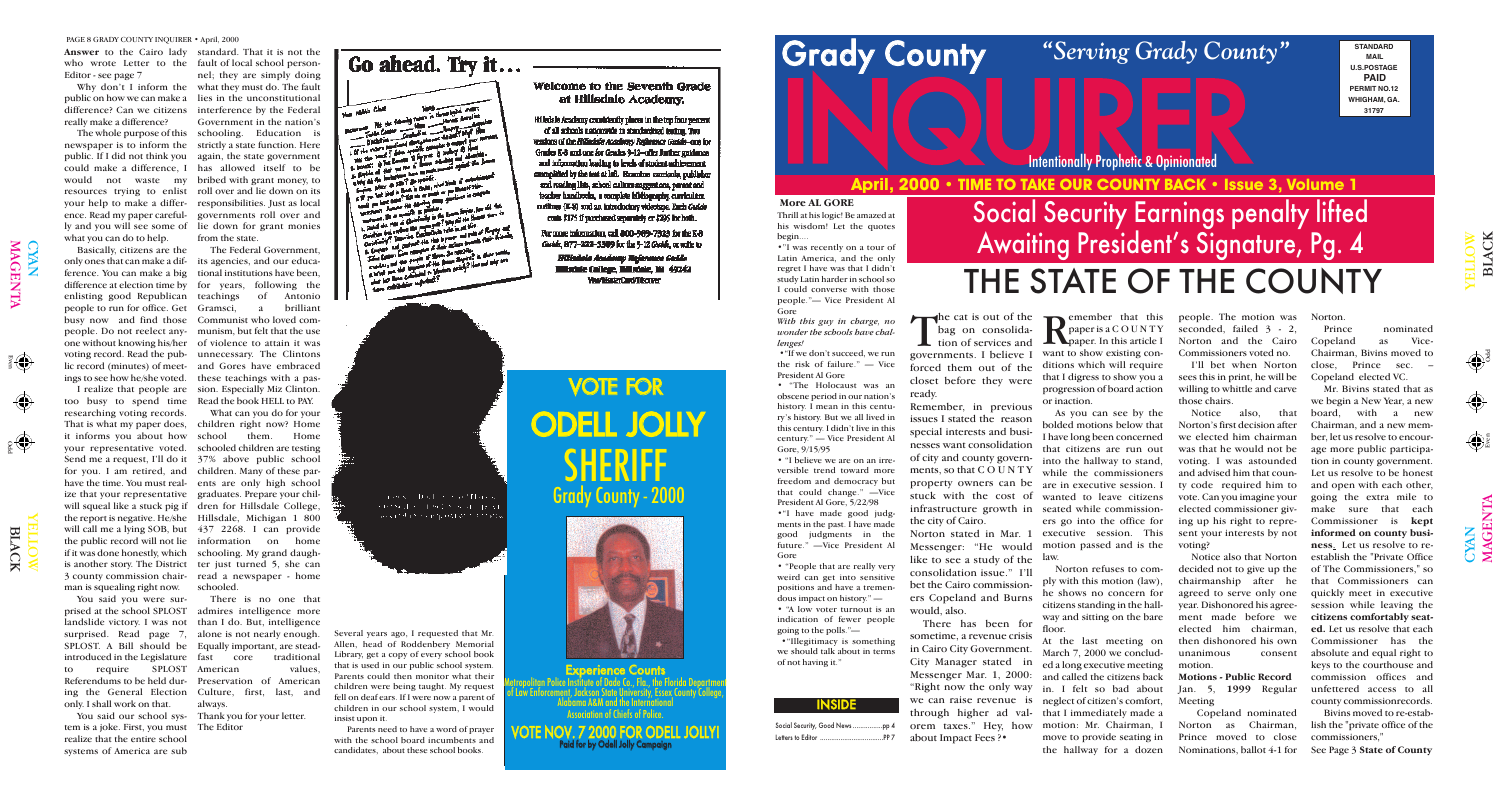YAN

 $\blacktriangleright$  $\blacksquare$  $\overline{\phantom{0}}$  $\Box$  $\bigcirc$  $\geqslant$   $\mathbf{\Xi}$  $\overline{\phantom{0}}$  $\blacktriangleleft$ C  $\boxtimes$ 

a)

 $\bigoplus$ 

**Election 2000 Info**<br>March 7 President

YAN

 $\blacktriangleright$  $\blacksquare$  $\overline{\phantom{0}}$  $\Box$  $\bigcirc$  $\geqslant$ 

 $\spadesuit$ 

County. This victory is the tion by only a 10% margin. For the first time in the cates to me that many history of Grady County, a people are not listening, Republican has been reading or voting. elected to public office. Hopefully, their faith in This breaks the strangle our political process can hold that has been engen-be restored. Citizen dered by 120 continous involvement in their gov-Governor in Georgia. The restored. They must Liberal Socialist believe that they can make We won this elec-I expected 30%. This indimust be

Odd Even

 $\mathbf \Xi$  $\overline{\phantom{0}}$  $\blacktriangleleft$ C  $\overline{\mathsf{X}}$ 

### **from the desk of THE EDITOR**

Editors Note:

after my election in 1997. History is made in Grady citizen's victory.

years of a Democrat Democrats (LSDs) and the a difference. Good Old Boys (GOBs)

I wrote this letter soon When the Veterans are when they are gone? gone?

we must keep it tolling.

November General Election, can vote cross party. **Qualify** to run (sign up) Monday, April 24 until Friday April 28 at noon Editor's note: Both of the SPLOST elections,

tening for the tolling of PEOPLE." the bell. They went to the George Bivins old school that taught American History. What will become of America

must now decide "FOR in the sun. I have watched WHOM THE BELL the sun come up over the TOLLS." I say it is tolling Matterhorn many a mornfor thee dear citizen and ing. Now, this job is my When I see an elderly thank God and the citiman or woman struggling zens for this opportunity into the polls to vote, my not only to be a commisheart is touched because I sioner, but to try to know that hope still reestablish government springs eternal in their "OF THE PEOPLE, BY THE hearts. They are still lis-PEOPLE AND FOR THE I have had my day "LAST HURRAGH" and I

Preference Primary

July 18 Statewide Primary

August 8 Runoff

Presidential

in 1996 for the County Jail, and the March 2000 Grady County School SPLOST, were held during the March Presidential Preference Primary.

Why were they not held at one of the later elections, say, the General Election? Because the presidential beauties contest, historically is a low voter turnout election. It is much easier to get a measure passed in a low voter turnout election, because a little work by enthusiastic supporters will go a long way.

On average, only 32 % of precinct voters opposed the School SPLOST. Now, you can see how important it is to vote in every election.

You can set your watch by it that if a vote on a prison or zoning referendum comes up, it will not be scheduled in a March, low turnout election.

All the above notwithstanding, I am satisfied that a good enough cross section was represented, that I can accept it. I congratulate the enthusiastic supporters on fighting for what you believe in, although I would have preferred to vote on it in the General Election.

 $\bigcup$ 

 $\boldsymbol{\Sigma}$  $\blacktriangleleft$ G $\blacksquare$  $\boldsymbol{\mathsf{Z}}$  $\bm{\mathsf{\Xi}}$ 

The 2000 Presidential Preference Primary on the national scale was somewhat one-sided in favor of Gore. Thirty Percent of men, 38 % of women, 73 % of blacks, and 55% Hispanics voted for Gore. Gore has promised, and will deliver, more goodies. Will these percentages change in the general election?•Not likely.

#### LETTERS TO EDITOR March 11, 2000 By Ed Komarek

I would like to take this opportunity to show my appreciation to you for taking the time and money to put out this political paper.

destroying American cul-Countians voted for In Grady County, in the 2000 March Presidential Primary, more Grady Republicans than

Grady County citizens must be allowed to hear all sides of the political debate because the local mullet wrapper the Cairo Messenger does everything possible to suppress the side of the story they do not agree with or want the public to know about. I do hope that the Inquirer will concentrate on issues and principles important to the citizens of Grady County and not allow itself to become mired in personal vendettas and name calling. Such would only distract and obscure important open honest political debate so essential to this County.

I too share your concerns about Commission Chairman Charles Norton. Charles being a likable person would often rather play ball than change the ball game. There is no place for fence sitters in the political arena. Either one is for reform or one is not!

Norton must learn to fight the allure and corrupting influence of power and the special interest influence of the ruling elite of this County. I do think the time has come for Charles to get off the fence and decide which side he wants to be on. If he is to be on the side of reform he needs to

honor his promises aggressively like kicking out of subdivision regulations and ending other unnecessary bureaucratic meddling and control of citizens lives. I for one believe for instance, that building inspections should be voluntary in rural areas with safety rightly the responsibility of the land owner and not bureaucratic big brother. If somebody is hurt that is what the court system is for!

One thing I do strongly disagree with you on is that Charles or anybody else in this county should be allowed assistance writing down their views for publication if needed. There are not many people who can write well and all people and views deserve to be heard in the Inquirer in a professional presentable fashion.

again in Grady County, the Socialist

> This said, I have several suggestions for your paper:

Publicly solicit people to volunteer to write, report, and distribute the paper. Give free subscriptions to the paper to whoever wants a issue delivered by mail. Voluntary donations should be accepted. Lets make this a true community political paper where everybody interested in reform can become involved and contribute.

At the March 21, and 2000 commission meet-Democrat Party ing the Cairo Messenger, Headquarters (Cairo the three wolves, and Messenger) has it's Chamber of Commerce knives out. presented an affidavit for Bivins to sign, swearing something that you that all he publishes in already know, but may the Grady County have forgotten. The Inquirer is true. I stated Cairo Messenger kept that what I publish is Grady County totally true. They are attempting Democrat for about 90 to find anything ques-years. That is, until tionable in my publica-Republican George tion, then they think they Bivins came along. can say that all I publish is trash. Poor try boys and tenure as a commissiongirls, childish. I will pub-er, the Messenger laid the lish any corrections, I groundwork to help offered to publish any insure that I would not specific disagreement get reelected. In desperathat Norton and his tion for something to cronies want to address. write about, they Norton will not be specif-attacked my motion to ic because he knows that provide cell phones for I have the tape record-commissioners. Not ings and the minutes in needed, they said, how my files. You have heard about during tornadoes it said, "it is better to and other emergencies? keep silent and appear All over America, ignorant than to open Democrat office holders your mouth and remove are bailing out of the

 $\bigcup$ 

 $\boldsymbol{\Sigma}$  $\blacktriangleleft$ G  $\dot{\mathbf{H}}$  $\bm{\mathsf{Z}}$  $\boldsymbol{\mathsf{\Xi}}$ 

> I suggest running a hot button front-page headline to get peoples attention and get them reading in each issue of the Inquirer.•

Letters to Editor Mr. Bivins,

job well done. I just finished reading your very Your newspaper was not only informative it was February edition.

I must commend you on a change the current tide? make a difference? Is their anything we can do to

informative newspaper. SPLOST and my husband down right entertaining to ry. I'm afraid to say my chilhave someone write about dren will never see the benwhat most Grady County cit-efits of what that tax izens think about our local increase was suppose to government officials. I'm represent. That leads me to sorry to say I missed your tell you that not only is our I have one suggestion. our school system is a joke Why don't you inform citi-as well. Now, this subject zens on how we can change could have me on here for our current circumstances? hours so I will not go there. Why don't you inform the A Cairo Housewife and public on how we can make mother. See my answer PG 8 Oh, just for your information, I voted against did as well. We were surprised at the landslide victolocal government a sham

a difference? Can we really

Democrat Party by the hundreds, and joining the a Republican Party.

ashamed of the socialist anytime you can. direction of the Democrat party that is Intentionally destroying families, ture.

The creation of the Democrats. welfare state, the destrucand shamelessly acceler-over 90 years. and Gore.

Why are these elected This is the election where How can you make difference? Vote Republican in November.

Democrat Party officials you can vote across party bailing out? They are lines. Vote Republican

Clinton's first act George Bivins as president was "gays in Democrat Party has **switched to Republican** worked for and encour-Roy Allen - GA Senator aged liberal socialist inter-Sonny Perdue - GA.Sen. pretation of the U.S. Nathan Deal - U.S. Rep. liberal judges that they Kermit Bates - GA Rep. could find and appoint. Dan Ponder - GA Rep. The Clintons and Gore Scott Tolbert - GA. Rep. have welded together the Mike Bowers - Atty. Gen. minorities, the gays, the Cheryl Custer- D. Atty. illegal, and the news William Howell - Sheriff ductive Americans. Americans are financing their own destruction.

tion of our families, of our Republican candidates in schools, and of our judi-Grady County and break cial system, and our mili-this strangle hold that the tary was not by accident. Cairo Messenger and spe-It was intentional by the cial interest have estab-Socialist Democrat Party lished and maintained for We must have more

ated under the Clintons God Bless what remains of America.

the military." The **Georgia Democrats who** Constitution by the most Ronnie Culbreth - GA Rep lesbians, the Women's Bob Durden - Chmn. PSC Lib, aliens both legal and Franklin Thorton - Sheriff media into one voting R. Rainwater - Co. Comm. block. They keep them Rick Holder - Co. Comm. together by promising MarilynFarmer-Co.Comm more handouts of the tax Tal Duvall - Co. Comm. dollars produced by pro-Kathy Kesee - Sup CT. Clk. Dan Pierce - Chf. Mag. Greg Adams - Probate Jud. 471 switched nationwide



#### **Why be a writer?**

Why Write? Why not be like most men, never writer? When it comes to write anything? Because I the intellect and the meawant people to under-sure of a man's core valstand me, and to under-ues, I would say that stand those I write about. what a man writes is a To encourage citizens to better measure than a read and keep abreast of conversation. He boldly the important issues that holds his whole self out will impact our lives, and for all to question. You yes, to encourage you to know what he believes trust me. Millions of air-in. If he is a politician, line passengers have just check to see if he entrusted their lives to voted those beliefs. me, and I never hurt one. George Bivins How many people have entrusted their very lives to the silent commission-**Déjà vu all over again** ers in the majority, who pretend at Democracy? Who never write any-It is the political season thing?

all doubt." Can you trust a

I want to tell you

All during my

Rebuttal of Messenger March 29, 2000 Before I begin this article I want to make a confession I know that I appear and probably am immodest. The reason that I am immodest is that I had that virtue, of necessity, trained out of me, in my aviation profession. There was no time to be modest moving at 600 MPH. The only thing I can say is that I am sorry, and that I will try to do better. Perception, even by the Messenger, is important.

The Cairo Messenger kept Grady County totally Democrat for about 90 years, BG (before George). I intend to continue trying to give citizens another choice, by encouraging good solid Republican candidates. That is all I can do. It is up to the voters to make the difference. T o quote Teddy Roosevelt:

" America's success or failure will be conditioned upon the way in which the average man, the average woman, does his or her duty."

See Editor Pg. 3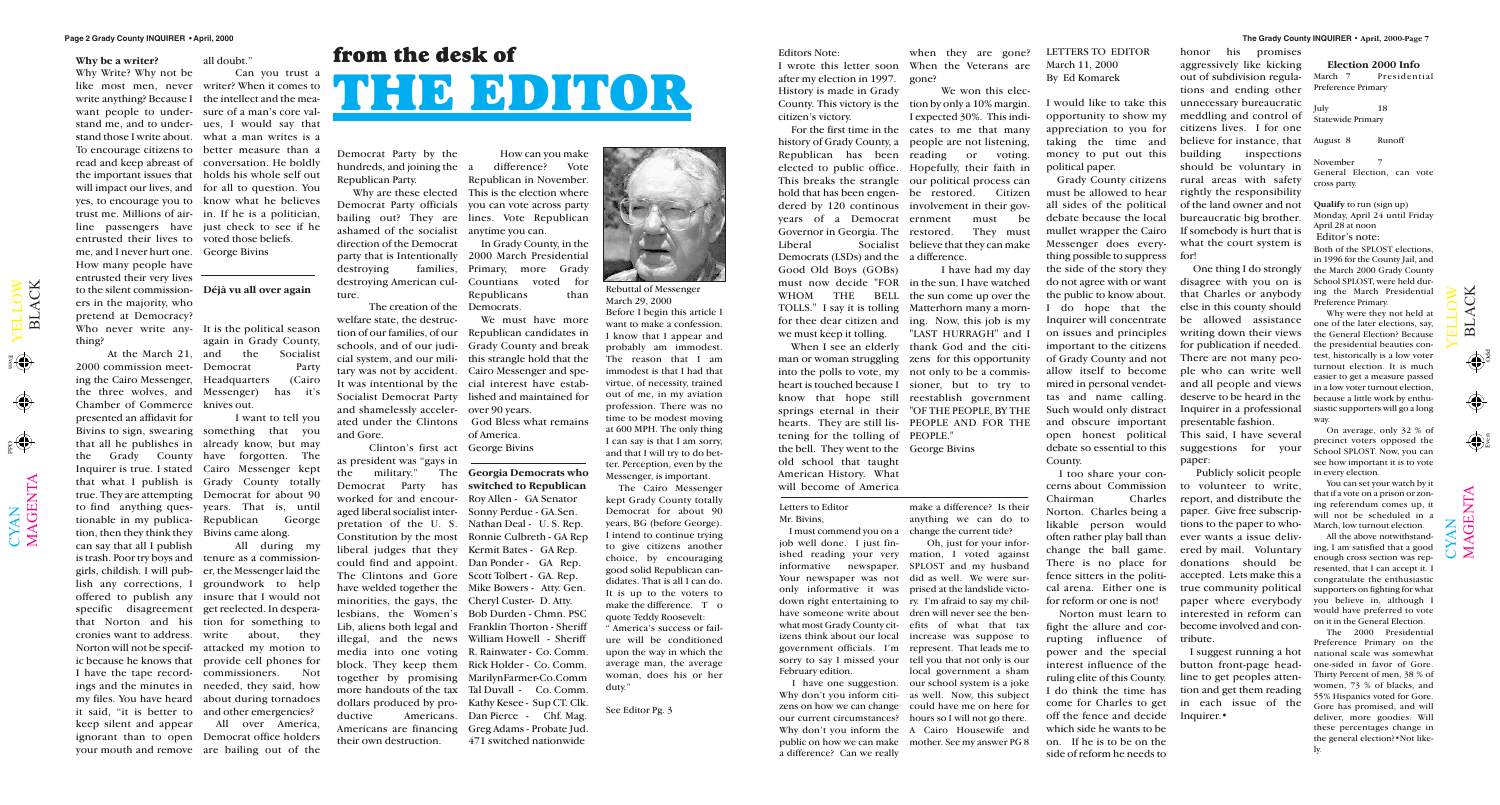YAN

 $\blacktriangleright$  $\blacksquare$  $\overline{\phantom{0}}$  $\Box$  $\bigcirc$  $\geqslant$ 

 $\Theta$ 

Odd Even

 $\mathbf \Xi$  $\overline{\phantom{0}}$  $\blacktriangleleft$ C  $\overline{\mathsf{X}}$ 

### *The Riverbank* PHILOSOPHER



#### THE EDITOR

#### **State of the County**

so that commissioners can quickly meet in executive session while leaving the citizens comfortably seatåed. Copeland second, 3-1 Burns no. This motion passed and is law.

Norton made a unanimous consent motion for the chairmanship to rotate annually. unanimous per Georgia law  $OCGA 50-14-1(e).$ 

Bivins moved that commissioners have the absolute and equal right to keys to the court house and commission offices and unfettered access to all county records. Prince seconded, 3-1 Burns no, Norton illegally (county code) had declared that he would only vote to break a tie,

with, honesty is the best pol-good and responsible free-States created our modern policies, which have under-fathers to protect liberty for changed our American form mined our trusted the people of America from of government. But did not bed rock foundation of any to function, but at the same only used as a convenience The Bill of rights was an War Between the States, in The War Between the state and reduced the power of the people to resist the dominance of collective big government. The application, remove the symbols of that Republic. The Constitution is like the Monarchy in England; it is which have

> Jan. 19, 1999 regular meeting Mr. Norton informed the press that he will be voting on all issues per the code of ordinances.

**Something for nothing** By Walter Lewis

absolutes, which were personal freedom to the form of government, which accepted as wisdom. On care of a group or to the obeys the mob. The collecface value There ain't no state? free lunch, there is no such penny earned, you get out history, and of human into it. These phrases along well that the sources of icy, are but a few absolutes dom, and of freedom absent of yesterday.

Our society languishes in careless character because dom. we have followed political, social, legal, and economic attempt by our founding absolutes. Absolutes of wis-the chief enemy of human dom in the society can not liberty, the state. It is ironic be relaxed for social consid-that our founders knew they erations. Absolutes are the had to create a government institution, system, or value time they knew the govern-to conceal the fundamental base of any type. What has ment, if not held in check by caused our government, absolute laws, would even-replaced it. our church, our schools, and the very foundations as freedoms. a nation to change? How can we understand and restore our absolutes?

 $\bigcup$ 

 $\boldsymbol{\Sigma}$  $\blacktriangleleft$ G  $\dot{\mathbf{H}}$  $\bm{\mathsf{Z}}$  $\boldsymbol{\mathsf{\Xi}}$ 

thing as something for noth-were truly wise men, who sexual deviation, are the ing, a penny saved is a understood the absolutes of new liberal foundations of of anything what you put behavior. They understood as change in America. of the influence of religious values, and of common wis-

I was raised on certain free people submit their ed a popular democracy proves every time. If you which is based on the understand this logical Constitution and personal truth, then why would any liberty, and we have adopt-The founding fathers ethnic origin, gender, and tive group based on race, socialism being promoted

To deal with a problem which held in check governdom of responsible society, and the absolute base of law

tually consume citizen's

you must first be able to see ment power, which is all facts contained in the it's effects before, during or they could do to preserve Constitution. Is it not after it happens. You can see the foundation of our strange that elected reprethe results of a problem Republic. They gave us a sys-sentatives of the people before it happens, if you can tem and the weapons we would oppose a judge who see the mistakes in needed to preserve our val-believed in the law as it was progress. We all have this ues as a people. ability and it is reflected in We have surrendered our government will reject it's the common wisdom of the system and our values into own foundation if those commonly understood the very hands of govern-who are elected see political absolutes" "power corrupts, ment so feared by our goals more important than and absolute power cor-founding fathers. We have the absolutes rupts absolutely," is an traded in our foundation of absolute which history government in America, States changed America

It was the collective wis-appointment because he Judge Robert Bork was denied Supreme Court was a strict constitutionalist, which demanded that interpretation be based on the written? Even an elected

The War Between the



today to undermine the absolutes of wisdom, the rule of law. A corrupt church foundation crum-President stands or falls bles. The family crumbles today on whether popular into dysfunction, liberty polls, which reflect an eco-gives way to regulation, and nomic satisfaction, can government of the people undermine the duty of becomes government over elected representatives to the people. Wisdom may honor the law and simply be found not in the Constitution. The latter intellect of rulers, but in the requires a rare, but neces-common respect of the sary quality, for modern common citizen to know political types, which is to the common absolutes, place something of value to which represent wisdom. them in jeopardy to do something that is valuable for our Republic.

We need to remember

ews paper editor **Continussioner**  $\geqslant$  $\bigcirc$  $\Box$  $\overline{\phantom{0}}$  $\blacksquare$ Bivi  $\blacktriangleright$ ΪŔ **Won't SWear** 5 publishing YAN  $\bigcup$ 묺 再中

 $\boldsymbol{\Sigma}$  $\blacktriangleleft$ G  $\dot{\mathbf{H}}$  $\boldsymbol{\mathsf{Z}}$  $\bm{\mathsf{\Xi}}$ 

 $\mathbf{\Xi}$  $\overline{\phantom{0}}$  $\blacktriangleleft$ C  $\overline{\mathsf{K}}$ 

 $\bigoplus$ 

 $\bigoplus$ 

Since the affidavit form was probably produced by the Messenger for Commissioner Norton, I guess Messenger Editor forgot to sign it. He did not volunteer to sign it at the commissioner meeting either. This was a childish attempt to question my integrity. If you want to question my truths, be specific. I'll eat your lunch.

The rebuttals to Messenger March 29, 2000 Banter, by Randolph Wind

**•Very little truth or facts in his writings:** If you are going to call a man a liar, at least you should be gentleman enough to be specific. **•Bivins has resumed what**

**he calls a newspaper:** I have not resumed. It is my first effort (although I borrowed some templates from Mr. Komarek's tabloid.) I produced my tabloid on my own computers, then sent it out for printing. I detect in your journalistic demeanor a tetch of professional jeal-

**•Randolph Wind would sign affidavit swearing that he prints the truth:** You did not volunteer to sign at the meeting when Mr. Norton foolishly presented the affidavit. Besides, you are the Messenger Editor, you would have to certify that all writing at the Messenger is the truth, the whole truth, and nothing but the truth.

ously. deceptive.

**• Consolidation study proposed by Jack Allbright.** The Messenger first proposed consolidation and zoning regulations of Grady County land. Read Jan. 5, 2000 Banter by Randolph Wind. You see I am specific. You deceive your readers by attempting to make them believe that consolidation study was the idea of Jack Allbright. You insult citizen's intelligence. I admit, up front, on page 1 that I am opinionated. You do not. You are not honest, you are subtle, Clintonian,

**• Leave it to Commissioner Bivins to squelch opportunity to display leadership.** It is not your job to define leadership. Turn your talents to reporting the news, improving your paper; you know

you need a new press, with color. Leave government to the officeholders and the voters.

**•Full Fledged, comprehensive study to consolidation.** How can you study anything without some data? The book has not been written yet. Go back and read my position on the subject in the Inquirer March, 2000 edition page 4 City of Whigham, wherein I say: I am not stupid. I can see the inevitability that these planned actions will happen. But, my position is that we should delay the inevitable as long as possible. We would then be able to observe the mistakes that occur in other counties, such as Thomas, Mitchell, Decatur, and wind up with a more refined product for Grady County. Don't you think that makes sense? Thomas County is now wrestling with consolidation of emergency services. Already this ESB is crying for more money, and they are only three months into the budget year. You need to do some critical thinking my boy. My systemic opposition to consolidation is that it reduces citizen representation, and builds a bigger trough, making room for more snouts, inviting more corruption.

**•Some hidden Nefarious agenda**. I see the consolidation agenda plainly, to stick C O U N T Y property owners with the cost of the continued growth of the City of Cairo.

**•Messenger Editorial encouraging Commissioner Bivins to utilize his vast knowledge.** I must have missed that one. I remember you throwing me one bone about road petitions. All the rest appeared to infer that I was a stupid moron. A temperamental loose cannon

shooting from the hip, or just a typical Republican. Forgive me if I am wrong. Send me a copy where you referred to "my vast knowledge."

If I could give you some advice Randy, I would say to buckle down and improve the newspaper. You have chosen a profession, follow it. You are much too nice a guy to be put in charge of controlling politicians. It is a dirty business. For a while you can justify it, but eventually it will drive you to drink. Oh, you will be popular at the country club, until you are used up by business and others with an axe to grind.